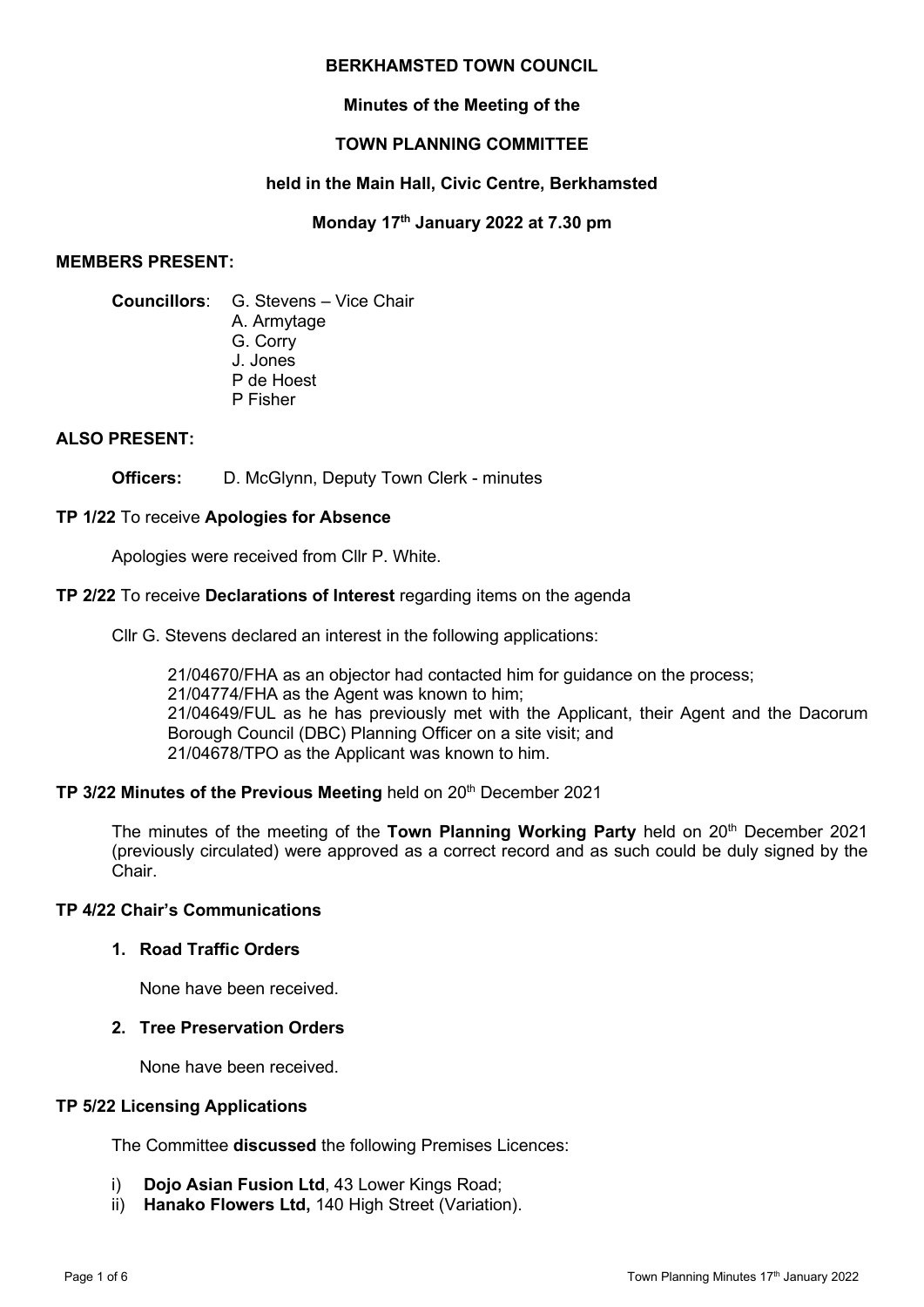The Committee agreed that it had **no objection** to these licences.

No pavement licences had been received.

## **TP 6/22 Multi Storey Car Park Update**

The Committee was informed that a meeting had been held between DBC and the BTC Parking Forum to discuss issues around the Multi Storey Car Park and that the minutes of this meeting had been circulated to the Council. It was noted that further follow-up meetings were planned.

## **TP 7/22 Letter to Dacorum Borough Council regarding tree conservation**

The Committee **discussed** the issues surrounding conservation of trees in Berkhamsted and the current DBC process for Tree Protection Orders (TPO) and Trees in a Conservation Area (TCA). Having considered the wording and suggested amendments of a draft letter to be sent to Dacorum Borough Council, it was **agreed** to redraft two letters, one to be sent to DBC from the Town Planning Committee and one from the Clerk on behalf of the Council.

**Action**: Chair/Vice Chair/Deputy Town Clerk

## **TP 8/22 Little Heath Solar Park Public Consultation**

The Committee **noted** that Energi Generation was currently holding a public consultation in respect of its proposal to develop Little Heath Lane Solar Park, a 25MW scheme located on land east of Little Heath Lane.

#### **TP 9/22 Public Participation**

To suspend Standing Orders to invite **public participation** on items on the agenda. No Members of Public were present at the meeting.

## **TP 10/22 To consider, for Resolution, forms and drawings for applications relating to the Town of Berkhamsted received from Dacorum Borough Council.**

| 21/03683/FUL | <b>AMENDED/ADDITIONAL INFORMATION</b><br>Canopy to front elevation, installation of HVAC equipment to the rear elevation and<br>replacement of existing fire escape door with new timber door.<br>Claridge House 200 High Street (JM)<br>No objection, subject to the satisfactory results of the noise impact assessment.   |
|--------------|------------------------------------------------------------------------------------------------------------------------------------------------------------------------------------------------------------------------------------------------------------------------------------------------------------------------------|
| 21/04353/FHA | <b>AMENDED/ADDITIONAL INFORMATION</b><br>Proposed two storey front extension, removal of existing hipped roof and new gabled<br>roof formed with front facing rooflights, rear facing dormer and gable.<br>12 West Road (JM)<br>No objection                                                                                 |
| 21/04453/FHA | <b>AMENDED/ADDITIONAL INFORMATION</b><br>Single Storey Rear Extension, installation of roof lights and construction of outbuilding.<br>16 Cowper Road (TG)<br><b>Concern</b><br>The Committee requests that the Planning Officer investigates the loss of sunlight to<br>the amenity of the neighbouring property at no. 15. |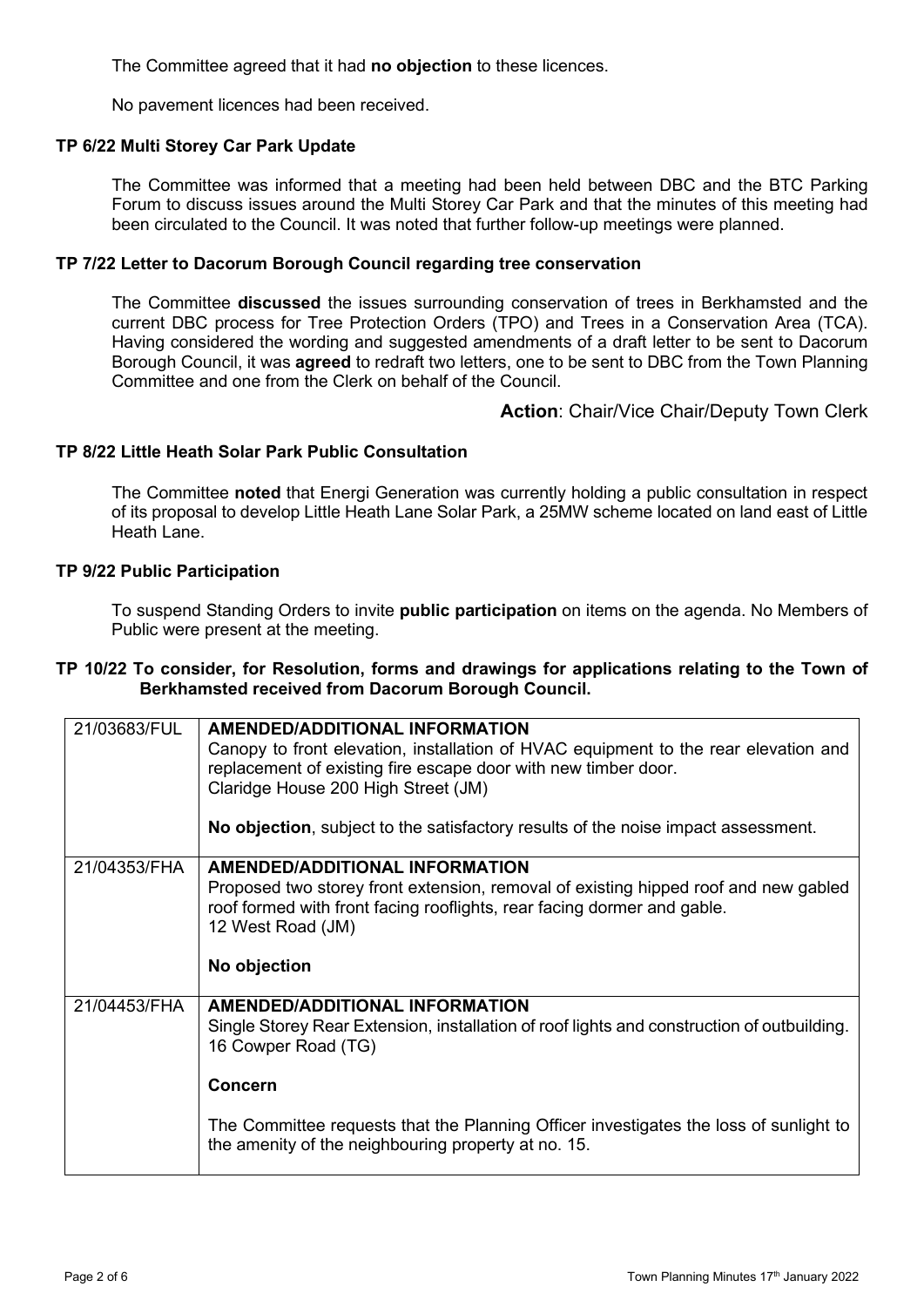| 21/04463/FHA | <b>AMENDED/ADDITIONAL INFORMATION</b>                                                                                                                                     |
|--------------|---------------------------------------------------------------------------------------------------------------------------------------------------------------------------|
|              | Demolition of the existing outbuilding. Two-storey side and rear extensions and single                                                                                    |
|              | storey front extension.                                                                                                                                                   |
|              | 8 Edlyn Close (JM)                                                                                                                                                        |
|              |                                                                                                                                                                           |
|              | No objection<br><b>AMENDED/ADDITIONAL INFORMATION</b>                                                                                                                     |
| 21/04546/FHA | Garage conversion and front extension above existing garage                                                                                                               |
|              | 24 Greystoke Close (JM)                                                                                                                                                   |
|              |                                                                                                                                                                           |
|              | Objection                                                                                                                                                                 |
|              |                                                                                                                                                                           |
|              | The dwelling occupies a prominent position on the development and the proposed                                                                                            |
|              | plans are out of keeping with the street scene. The Committee also noted the objection<br>from the neighbour.                                                             |
|              |                                                                                                                                                                           |
|              | <b>CS12</b>                                                                                                                                                               |
|              |                                                                                                                                                                           |
| 21/04669/FHA | <b>AMENDED/ADDITIONAL INFORMATION</b>                                                                                                                                     |
|              | Construction of a loft conversion consisting of hip to gable roof conversion, front                                                                                       |
|              | dormer & velux, and partial dormer and flat roof extension to rear over part of existing                                                                                  |
|              | 1st floor extension.<br>Scheme amended to set rear dormer inboard of gable end and reduce size of rear                                                                    |
|              | dormer/extension to reduce impact on side elevation and perceived bulk.                                                                                                   |
|              | 61 Egerton Road (TG)                                                                                                                                                      |
|              |                                                                                                                                                                           |
|              | No objection                                                                                                                                                              |
| 21/04466/TPO | <b>AMENDED/ADDITIONAL INFORMATION</b>                                                                                                                                     |
|              | Fell Horse chestnut tree and works to Sycamore tree                                                                                                                       |
|              | 1 Hill Mead (IBD)                                                                                                                                                         |
|              |                                                                                                                                                                           |
|              | In light of the Planning Officer's comments, the Committee has no objection to this<br>application but requests that, in future, an official Tree Report from an approved |
|              | consultant or contractor is provided before felling any tree which is protected under a                                                                                   |
|              | TPO.                                                                                                                                                                      |
|              |                                                                                                                                                                           |
| 21/04616/FHA | Demolition of existing ground floor extensions and first floor dormer. Construction of                                                                                    |
|              | two storey and single storey rear extension. Replacement windows and removal of                                                                                           |
|              | pebble dash with new render to external facades.                                                                                                                          |
|              | Handsworth Cross Oak Road (LB)                                                                                                                                            |
|              | No objection                                                                                                                                                              |
|              |                                                                                                                                                                           |
| 21/04644/FHA | Single storey side return extension.                                                                                                                                      |
|              | 257 High Street (JM)                                                                                                                                                      |
|              |                                                                                                                                                                           |
|              | No objection                                                                                                                                                              |
| 21/04653/FHA | <b>Single Storey Rear Extension</b>                                                                                                                                       |
|              | 5 Elizabeth II Avenue (IBD)                                                                                                                                               |
|              |                                                                                                                                                                           |
|              | No objection                                                                                                                                                              |
|              |                                                                                                                                                                           |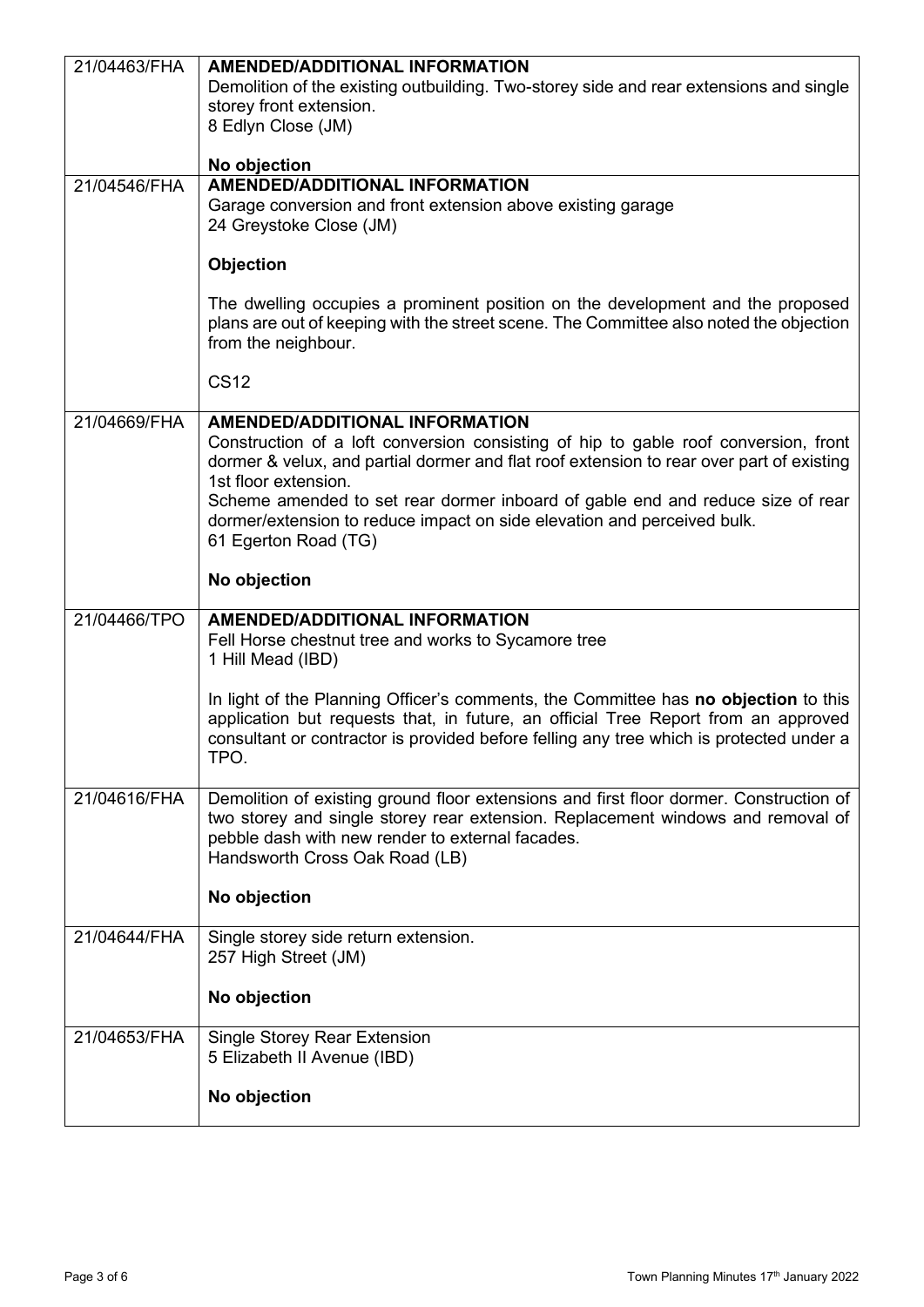|              | Demolition of existing rear extension and construction of two storey rear extension<br>51 Highfield Road (LB)                                                                                                                                                                                                                                                                                                                           |
|--------------|-----------------------------------------------------------------------------------------------------------------------------------------------------------------------------------------------------------------------------------------------------------------------------------------------------------------------------------------------------------------------------------------------------------------------------------------|
|              | <b>Objection</b>                                                                                                                                                                                                                                                                                                                                                                                                                        |
|              | The current proposal adopts a contemporary modernist style that is out of character<br>with the Conservation Area. Although the existing extension is overbearing to its<br>neighbour and merits improvement, the proposed development of the upper storey is<br>over bearing in terms of its mass and bulk. The Committee also noted that the current<br>proposals were to be withdrawn and resubmitted by the Applicant with changes. |
|              | <b>CS12 CS 27</b>                                                                                                                                                                                                                                                                                                                                                                                                                       |
| 21/04674/FHA | <b>New Botanical Greenhouse</b><br>Whitelea Shootersway Lane (JM)                                                                                                                                                                                                                                                                                                                                                                       |
|              | No objection                                                                                                                                                                                                                                                                                                                                                                                                                            |
| 21/04697/FHA | New front entrance with covered canopy, single storey front extension & change to<br>single storey roof at rear to create first floor accommodation<br>13 Gilbert Way (HE)                                                                                                                                                                                                                                                              |
|              | No objection                                                                                                                                                                                                                                                                                                                                                                                                                            |
| 21/04708/FHA | Proposed conversion of part of existing garage, single storey front and side extensions<br>including front porch. Extension of existing drive.<br>4 Ballinger Court (NV)                                                                                                                                                                                                                                                                |
|              | The Committee noted the comments from neighbours.                                                                                                                                                                                                                                                                                                                                                                                       |
|              | No objection                                                                                                                                                                                                                                                                                                                                                                                                                            |
| 21/04709/FHA | Changes to fenestrations, loft conversion with 4 no. rooflights and internal<br>refurbishment<br>2 Tresco Road (TG)                                                                                                                                                                                                                                                                                                                     |
|              |                                                                                                                                                                                                                                                                                                                                                                                                                                         |
|              | No objection                                                                                                                                                                                                                                                                                                                                                                                                                            |
| 21/04739/FHA | Single storey rear extension.<br>55 Elizabeth II Avenue (TG)                                                                                                                                                                                                                                                                                                                                                                            |
|              | No objection                                                                                                                                                                                                                                                                                                                                                                                                                            |
| 21/04746/FHA | Two storey rear extension and single storey side extension and alterations to front<br>facade<br>325 High Street (HE)                                                                                                                                                                                                                                                                                                                   |
|              | The Committee noted that the Applicant had withdrawn their previous application<br>which had included a garage and cross over to which the Committee objected on<br>safety grounds. This proposed development has removed the garage.                                                                                                                                                                                                   |
|              | No objection                                                                                                                                                                                                                                                                                                                                                                                                                            |
| 21/04774/FHA | Demolition of single storey side addition, provision of two storey and single storey side<br>extensions. Minor alteration to driveway layout<br>2 Murray Road (HE)                                                                                                                                                                                                                                                                      |
|              | The Committee noted the objection from the neighbour.                                                                                                                                                                                                                                                                                                                                                                                   |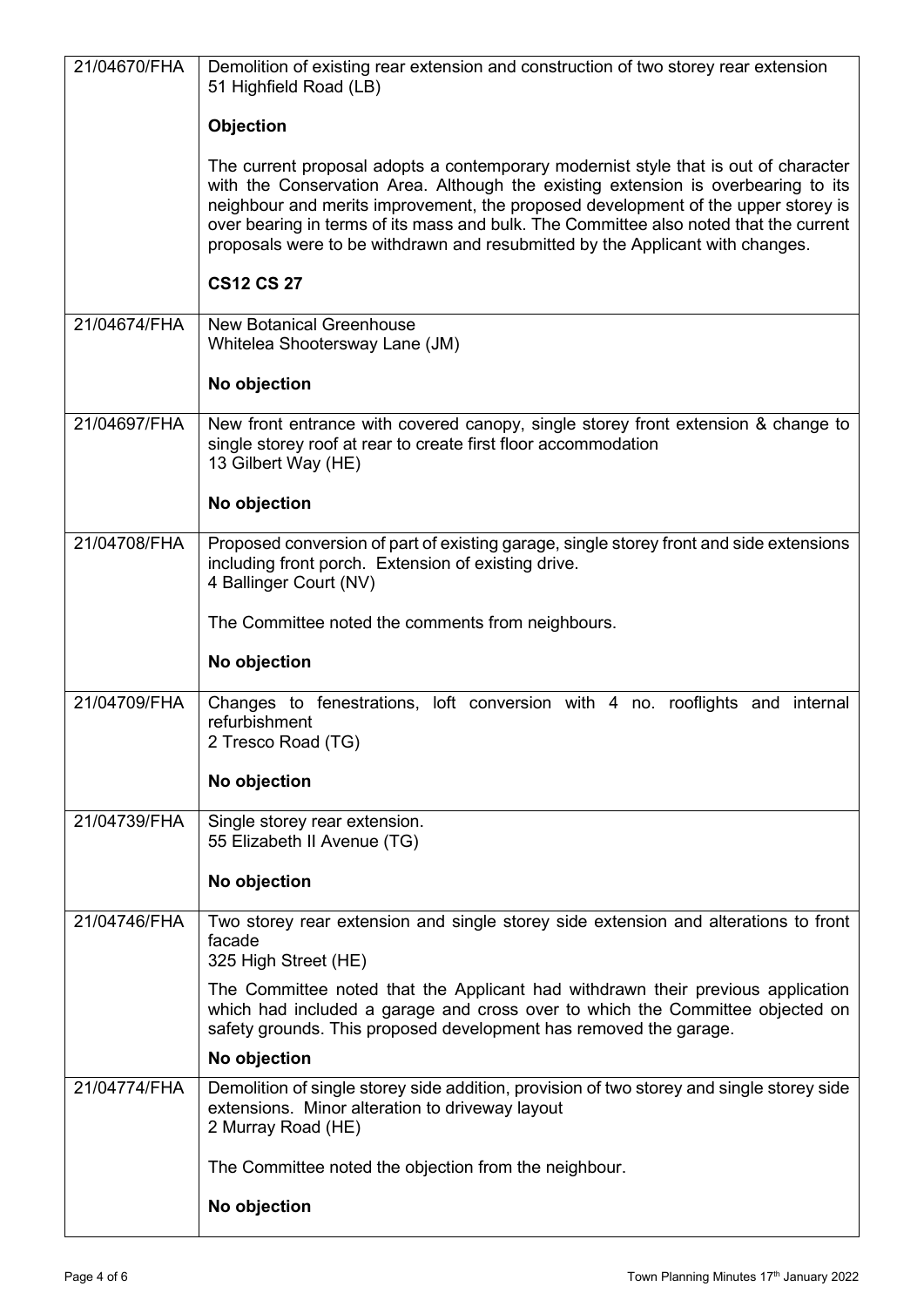| 21/04795/FHA | Single storey rear extension, subdivision of first floor rear bedroom into two single<br>bedrooms<br>56 Gossoms End (JM)                                                                                                                                                                                                                                                                                                                                                                |
|--------------|-----------------------------------------------------------------------------------------------------------------------------------------------------------------------------------------------------------------------------------------------------------------------------------------------------------------------------------------------------------------------------------------------------------------------------------------------------------------------------------------|
|              | <b>Concern</b>                                                                                                                                                                                                                                                                                                                                                                                                                                                                          |
|              | The Committee had no objection to ground floor rear extension. With regards to the<br>proposed plans for the first floor, the Committee requested that the Planning Officer<br>consider whether the sub-division into two single bedrooms complies with national<br>space standards.                                                                                                                                                                                                    |
| 21/03834/FUL | A Single storey rear demolition of the outrigger at No. 3 - 5 Prince Edward Street and<br>a two storey rear extension to provide a 2 storey mixed use scheme comprising of<br>retail units on the ground floor with residential units above.                                                                                                                                                                                                                                            |
|              | 3-5 Prince Edward Street (DT)                                                                                                                                                                                                                                                                                                                                                                                                                                                           |
|              | <b>Concern</b>                                                                                                                                                                                                                                                                                                                                                                                                                                                                          |
|              | The Committee draws the attention of the Planning Officer to the fact that the site is<br>currently used by adjacent businesses and residents and that the impact of the<br>proposed development on these existing site occupiers should be considered. The<br>Committee noted comments from Highways regarding the proposed barrier and street<br>furniture and also requested that the Planning Officer investigates the adequacy of<br>parking facilities under the proposed scheme. |
| 21/04649/FUL | Construction of new storage building to use for salvage, re-purposing and recycling of<br>scenery and props associated with the entertainment industry which includes a<br>biomass boiler with CHP capability.<br>Haresfoot Farm (Commercial) Chesham Road (AP)<br>No objection                                                                                                                                                                                                         |
|              |                                                                                                                                                                                                                                                                                                                                                                                                                                                                                         |
| 21/04626/FUL | Works to remove and reinstate new picket fences, gates and shed to include repairs<br>to boundary walls<br>Lock Cottage Ravens Lane (HE)                                                                                                                                                                                                                                                                                                                                                |
|              | No objection                                                                                                                                                                                                                                                                                                                                                                                                                                                                            |
| 21/04627/LBC | Works to remove and reinstate new picket fences, gates and shed to include repairs<br>to boundary walls<br>Lock Cottage Ravens Lane (HE)                                                                                                                                                                                                                                                                                                                                                |
|              | No objection                                                                                                                                                                                                                                                                                                                                                                                                                                                                            |
| 21/04652/LDP | Single story flat roof rear extension that will enlarge the kitchen area.<br>Weatherby House 5 The Hemmings (IBD)                                                                                                                                                                                                                                                                                                                                                                       |
|              | <b>Noted</b>                                                                                                                                                                                                                                                                                                                                                                                                                                                                            |
| 21/04705/RET | 3 new windows in west elevation<br>Bramley House Kingshill Way (JM)                                                                                                                                                                                                                                                                                                                                                                                                                     |
|              | No objection                                                                                                                                                                                                                                                                                                                                                                                                                                                                            |